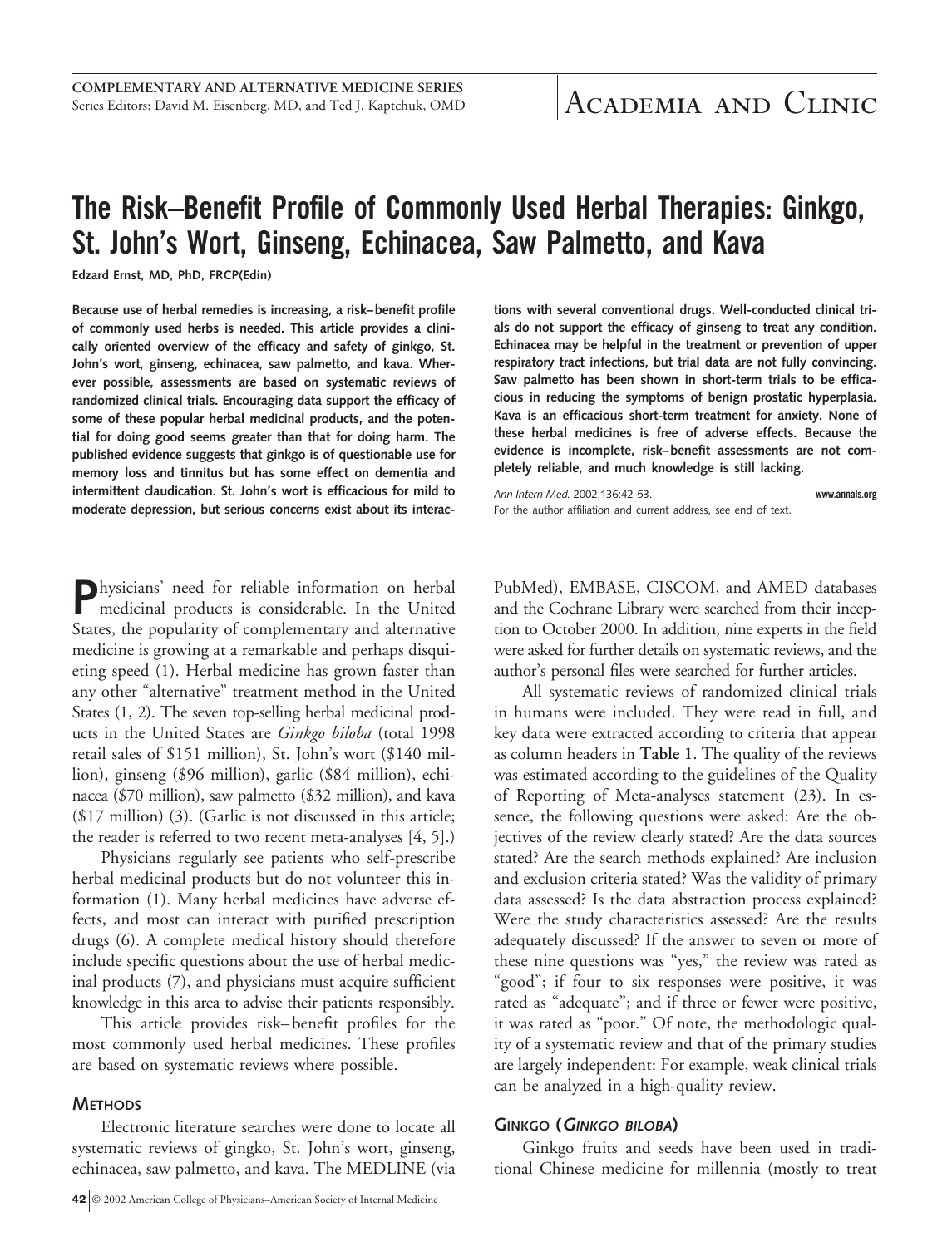asthma and chilblains). The flavonoids and terpene lactones from the ginkgo leaf, which today is used for medicinal purposes, are associated with diverse pharmacologic actions (**Table 2**). In vitro and in vivo studies suggest that ginkgo has antiedemic, antihypoxic, free radical–scavenging, antioxidant, metabolic, antiplatelet, hemorheologic, and microcirculatory actions (8, 24). Ginkgo has been used experimentally for myocardial reperfusion injury, depression, brain trauma, free radical damage to the retina, cochlea deafness, vertigo, male impotence, and asthma (9). In clinical practice, it is used mostly for memory impairment, dementia, tinnitus, and intermittent claudication. In some European countries, ginkgo is registered for these indications; in the United States, it is marketed as a dietary supplement.

#### **Memory Impairment**

A rigorous systematic review of high methodologic quality included 40 mostly weak controlled trials of ginkgo for "cerebral insufficiency": memory impairment but not dementia (10). With their own scoring system, the authors judged that only 8 of the primary studies had good methodologic quality. All but 1 of these 8 studies showed positive effects of ginkgo on cognitive function compared with placebo. For global effectiveness ratings and single symptoms (such as forgetfulness), clear evidence favored ginkgo over placebo. However, the authors warn of publication bias because "there were no negative results reported in many trials of low quality" (10). Another, less rigorous meta-analysis studied one standardized extract (11). The author did not formally assess the quality of the primary studies. Of the 11 randomized clinical trials included, 5 had not been included in the previous meta-analysis (10). Again, the conclusions were positive (**Table 1**).

Thus, encouraging data exist, but the evidence for ginkgo as a memory enhancer is not fully convincing. Contrary to claims often made, no compelling evidence shows that ginkgo enhances normal cognitive function.

#### **Dementia**

A systematic review of adequate quality (25) included nine randomized, double-blind, placebo-controlled clinical trials of ginkgo to treat dementia. Methodologic quality of the primary studies was assessed by using the Jadad score, and three studies had the highest possible rating (5 out of 5 points). Eight studies, including the three highest-quality studies, suggested that ginkgo is significantly more effective than placebo in delaying clinical cognitive deterioration in dementia.

Using stricter entry criteria, Oken and colleagues (12) conducted a meta-analysis of high methodologic quality of four randomized, double-blind, placebocontrolled clinical trials of ginkgo to treat Alzheimer disease. All of these studies were included in our analysis (25). The methodologic quality of the primary studies was not formally assessed. Again, the overall result was positive. The pooled effect size in terms of cognitive function was moderate and translated into a 3% difference in the Alzheimer's Disease Assessment Scale– Cognitive subtest (**Table 1**). Thus, the average effect size associated with ginkgo is likely to be clinically relevant.

#### **Tinnitus**

Ginkgo increases fluidity of blood and thus might optimize blood flow at the microcirculatory level (13). These effects prompted testing the clinical efficacy of ginkgo in treating tinnitus. A systematic review of adequate quality (26) summarized all five randomized clinical trials of ginkgo for this indication (**Table 1**). Methodologic quality of the primary studies was assessed by using the Jadad score, and only one study was deemed to be of sufficient rigor. The results showed a moderate but statistically significant effect of ginkgo extract taken for 12 weeks on the perceived loudness of the tinnitus sound. Because few rigorous trials have been published, the therapeutic value of ginkgo for tinnitus is uncertain.

#### **Intermittent Claudication**

Because gingko may optimize microcirculatory blood flow, it has been used to treat intermittent claudication. A meta-analysis of good quality (27) pooled results of eight randomized, double-blind, placebocontrolled clinical trials and calculated the weighted mean difference in pain-free walking distance between the experimental and control groups (**Table 1**). The methodologic quality of the primary data was assessed by using the Jadad score, and most studies received 5 or 4 points out of the maximum of 5. The results indicate that gingko recipients walked 34 m (95% CI, 26 to 43 m) farther without pain compared with controls. Thus, the effect is moderate yet probably clinically relevant.

Comparative studies of ginkgo and pentoxifylline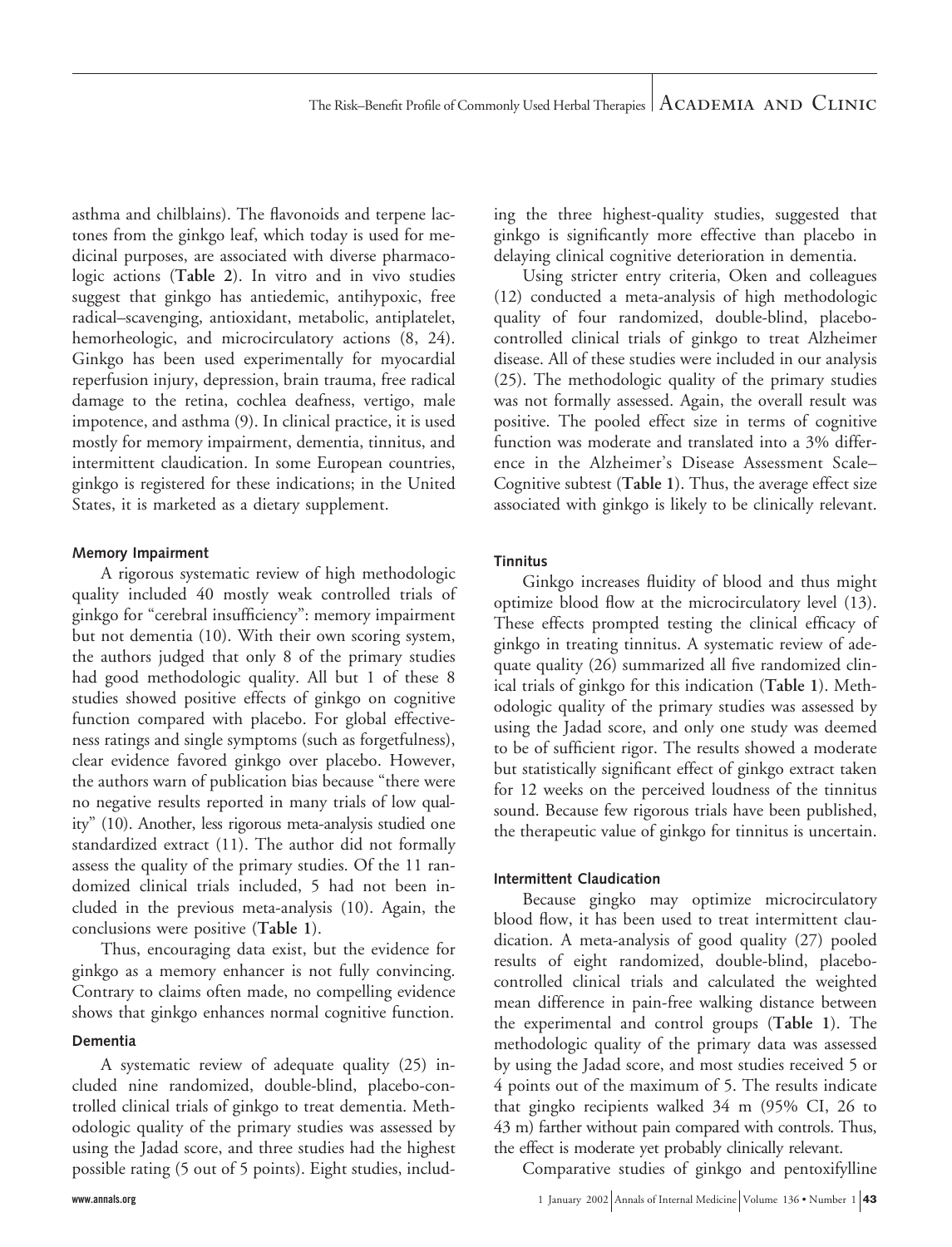# ACADEMIA AND CLINIC | The Risk–Benefit Profile of Commonly Used Herbal Therapies

| <b>Common Name</b><br>(Manufacturer)+ | Indication                                                          | Type of Study<br>(Quality Estimate)                       | Trials (Patients),<br>n(n) | Average Methodologic Quality#            |
|---------------------------------------|---------------------------------------------------------------------|-----------------------------------------------------------|----------------------------|------------------------------------------|
| Ginkgo (Schwabe, Lichtwer)            | Memory impairment                                                   | Qualitative systematic review<br>(good)                   | 40 (not mentioned)         | Only 8 trials were good                  |
|                                       |                                                                     | Meta-analysis (adequate)                                  | 11 (11 130)                | Good, but not formally evaluated         |
|                                       | Dementia                                                            | Qualitative systematic review<br>(good)                   | 9 (1497)                   | Good                                     |
|                                       |                                                                     | Meta-analysis (adequate)                                  | 4(212)                     | Good, but not formally evaluated         |
|                                       | Tinnitus                                                            | Qualitative systematic review<br>(adequate)               | 5(621)                     | Poor                                     |
|                                       | Intermittent claudication                                           | Meta-analysis (good)                                      | 8(413)                     | Very good                                |
| St. John's wort (Lichtwer)            | Mild to moderate depression I                                       | Meta-analysis (good)                                      | 23 (1757)                  | Good                                     |
|                                       | Depression                                                          | Qualitative systematic review<br>(adequate)               | 6(881)                     | Very good                                |
|                                       |                                                                     | Qualitative systematic review<br>(good)                   | 8 (985)                    | Very good, but not formally<br>evaluated |
|                                       |                                                                     | Qualitative systematic review<br>and meta-analysis (good) | 6(651)                     | Very good, but not formally<br>evaluated |
|                                       | Multiple depressive disorders                                       | Meta-analysis (good)                                      | 14 (1417)                  | Very good, but not formally<br>evaluated |
| Ginseng (Asian) (Pharmaton)           | Various                                                             | Qualitative systematic review<br>(adequate)               | 16 (NA)                    | Mostly poor                              |
| Echinacea (Madaus)                    | Prevention and treatment of<br>upper respiratory tract<br>infection | Qualitative systematic review<br>(good)                   | 16 (3396)                  | Moderate to good                         |
| Saw palmetto (Schwabe)                | Benign prostatic hyperplasia                                        | Meta-analysis (good)                                      | 18 (2939)                  | Good                                     |
| Kava (Schwabe)                        | Anxiety                                                             | Meta-analysis (adequate)                                  | 7(377)                     | Good                                     |

#### *Table 1.* **Systematic Reviews of Top-Selling Herbal Medicinal Products\***

\*  $NA = not applicable.$ 

† The manufacturers listed are those that make herbal medicinal products frequently tested in clinical trials. Their locations are as follows: Schwabe: Karlsruhe, Germany; Lichtwer: Berlin, Germany; Pharmaton: Lugano, Switzerland; and Madaus: Cologne, Germany. ‡ Quality of primary studies, as estimated by the authors of the review (different methods were used).

(the gold standard treatment in Europe for intermittent claudication) suggest that both treatments are similarly effective in increasing the walking distance of patients with claudication (28, 29). However, compared with regular walking exercises, ginkgo is clearly less effective (30).

#### **Safety**

Adverse effects of ginkgo are usually mild, transient, and reversible (**Table 3**). Potentially serious adverse effects are bleeding (for example, subdural hematoma) (8, 24) and seizures, which were seen in children after excessive ingestion of seeds (31). Because gingko has antiplatelet activity (6), it may interact with anticoagulants (31, 32); several cases have been reported (14).

#### **Dosage**

Adequate dose-finding studies for gingko are not available. Clinical experience and data from randomized

**44** 1 January 2002 Annals of Internal Medicine Volume 136 • Number 1 **www.annals.org**

clinical trials suggest the therapeutic window is wide. Clinical trials used dosages of 120 to 320 mg/d. The most common dosage is 40 mg of standardized extract of ginkgo leaf thrice daily (24). Quality extracts are characterized by 22% to 27% flavone glycosides and 5% to 7% terpin lactones (2.8% to 3.4% ginkgolides and 2.6% to 3.6% bilobalides) (15). Clinical effects usually emerge after about 4 weeks of treatment. Use of lowquality, nonstandardized extracts should be discouraged.

#### **ST. JOHN'S WORT (<sup>H</sup>YPERICUM PERFORATUM)**

St. John's wort, applied topically or systemically, has been used to treat bronchitis, burns, cancer, enuresis, gastritis, hemorrhoids, hypothyroidism, insect bites, insomnia, kidney disease, scabies, and wound healing (31). Today, it is used almost exclusively as an herbal antidepressant. Its mechanism of action is now thought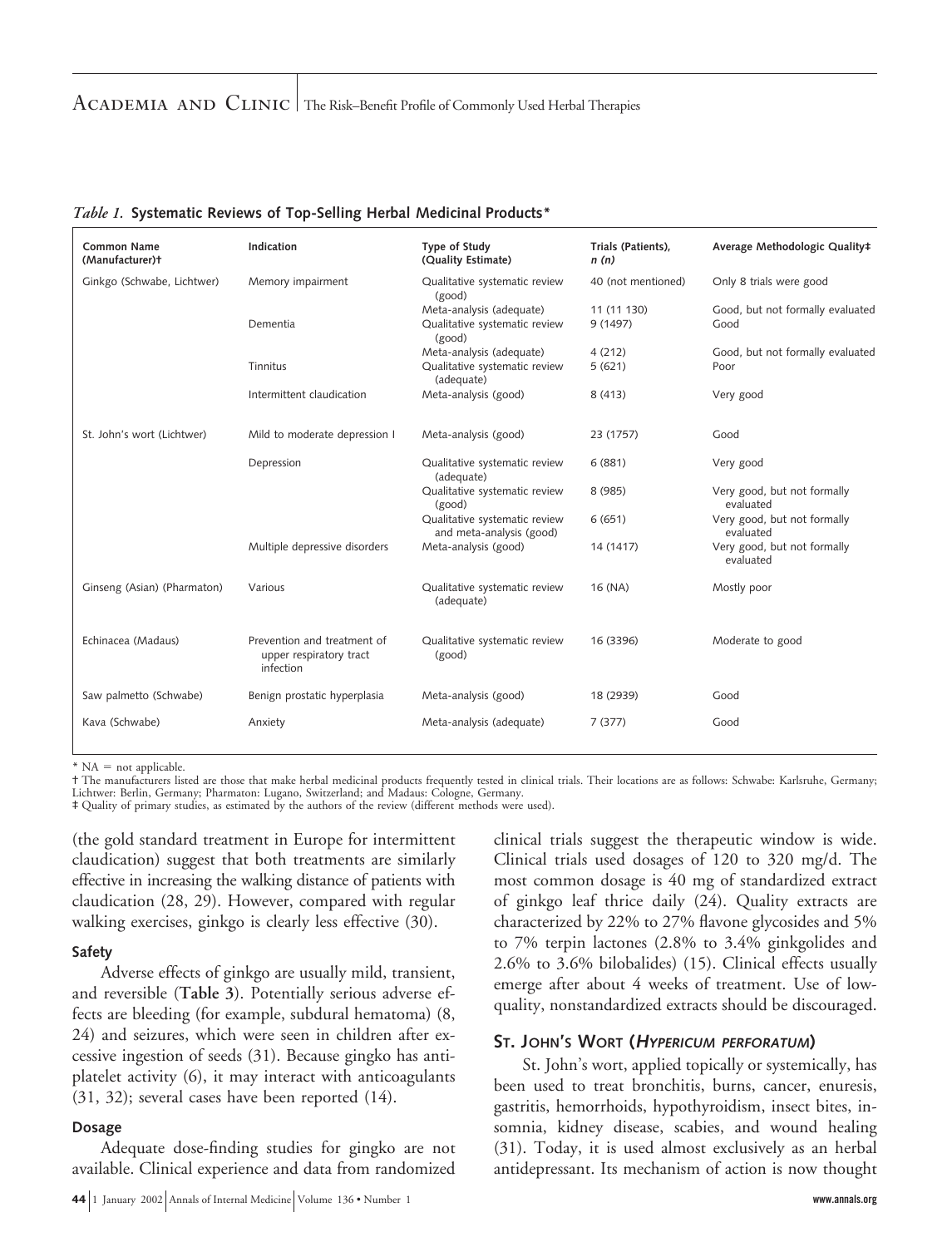#### *Table 1—***Continued**

| Main Result or Conclusion                                                                                         | Comment                                                                                              | Reference |
|-------------------------------------------------------------------------------------------------------------------|------------------------------------------------------------------------------------------------------|-----------|
| Ginkgo is superior to placebo, but with caveats                                                                   | Possible publication bias                                                                            | 8         |
| Ginkgo is superior to placebo<br>Ginkgo is convincingly superior to placebo                                       | The largest study was not randomized<br>Large variation in dosages used                              | 9<br>10   |
| Mean effect size, 0.41 (95% CI, 0.22-0.61)<br>4 trials were positive (including the most rigorous study)          | Effect size equals about 1 SD<br>No firm conclusions because of lack of rigorous trials              | 11<br>12  |
| Average increase in pain-free walking distance, 36.3 m (95%<br>CI, 0.9-1.3 m) compared with reference medications | Effect size is moderate but compares well with those<br>of other oral medications for this condition | 13        |
| Odds ratio, 2.5 (95% CI, 1.7-3.6) vs. placebo and 1.1 (95%<br>CI, 0.9-1.2) vs. reference medications              | Reference medications were underdosed in several<br>of the comparative trials                        | 14        |
| All placebo-controlled trials favored St. John's wort                                                             | One trial also suggested efficacy in severe<br>depression                                            | 15        |
| All placebo-controlled trials favored St. John's wort                                                             | Review also included 1 positive trial in severe<br>depression                                        | 16        |
| Relative risk, 1.48 (95% CI, 1.03-1.92) in favor of St. John's<br>wort                                            | Authors criticized the short duration of studies                                                     | 17        |
| Relative benefit of 1.9 over placebo and 1.2 over tricyclic<br>antidepressants                                    | 6 studies on major depression were included;<br>possible publication bias                            | 18        |
| No indication is supported by compelling evidence                                                                 | Epidemiologic data suggest that regular intake may<br>minimize cancer risk                           | 19        |
| Some preparations have a better effect than placebo                                                               | Considerable lack of uniformity among studies;<br>possible publication bias                          | 20        |
| Superior to placebo and equivalent to finasteride                                                                 | No long-term data available                                                                          | 21        |
| Weighted mean difference in Hamilton Anxiety Scale score of<br>9.7 (95% CI, 3.5-15.8)                             | Only symptomatic therapy, and only short-term                                                        | 22        |

to lie in selective inhibition of serotonin, dopamine, and norepinephrine reuptake in the central nervous system (15). St. John's wort contains various potentially active compounds; hypericin and hyperforin are thought to be its main active constituents (15) (**Table 2**).

#### **Efficacy**

A meta-analysis of good methodologic quality included 27 randomized, double-blind clinical trials (16). The authors used the Jadad score to evaluate the methodologic quality of the primary studies and found their average quality to be good. Seventeen trials were placebocontrolled and showed efficacy of St. John's wort in mild to moderate depression. Ten compared St. John's wort extracts with standard reference medications and showed apparent equivalence to maprotiline, imipramine, bromaz-

epam, amitriptyline, and diazepam (**Table 1**). The notion that St. John's wort is efficacious in treating mild to moderate depression is further supported by a review of 6 further randomized clinical trials (17), which did not overlap with the previous meta-analysis (16). The methodologic quality was evaluated by using the Jadad score; 5 trials scored 5 points, and 1 scored 4 points.

Two further high-quality reviews applied stricter inclusion criteria (18, 33), and only 8 (18) and 6 (33) randomized, double-blind clinical trials were summarized (**Table 1**). All of these studies had been included in the two previous (16, 17) reviews. The methodologic quality of the primary studies was not formally assessed in either of the two later reviews. The authors confirmed that St. John's wort is more effective than placebo in the treatment of mild to moderate depression and is similar in effectiveness to low-dose tricyclic antidepressants.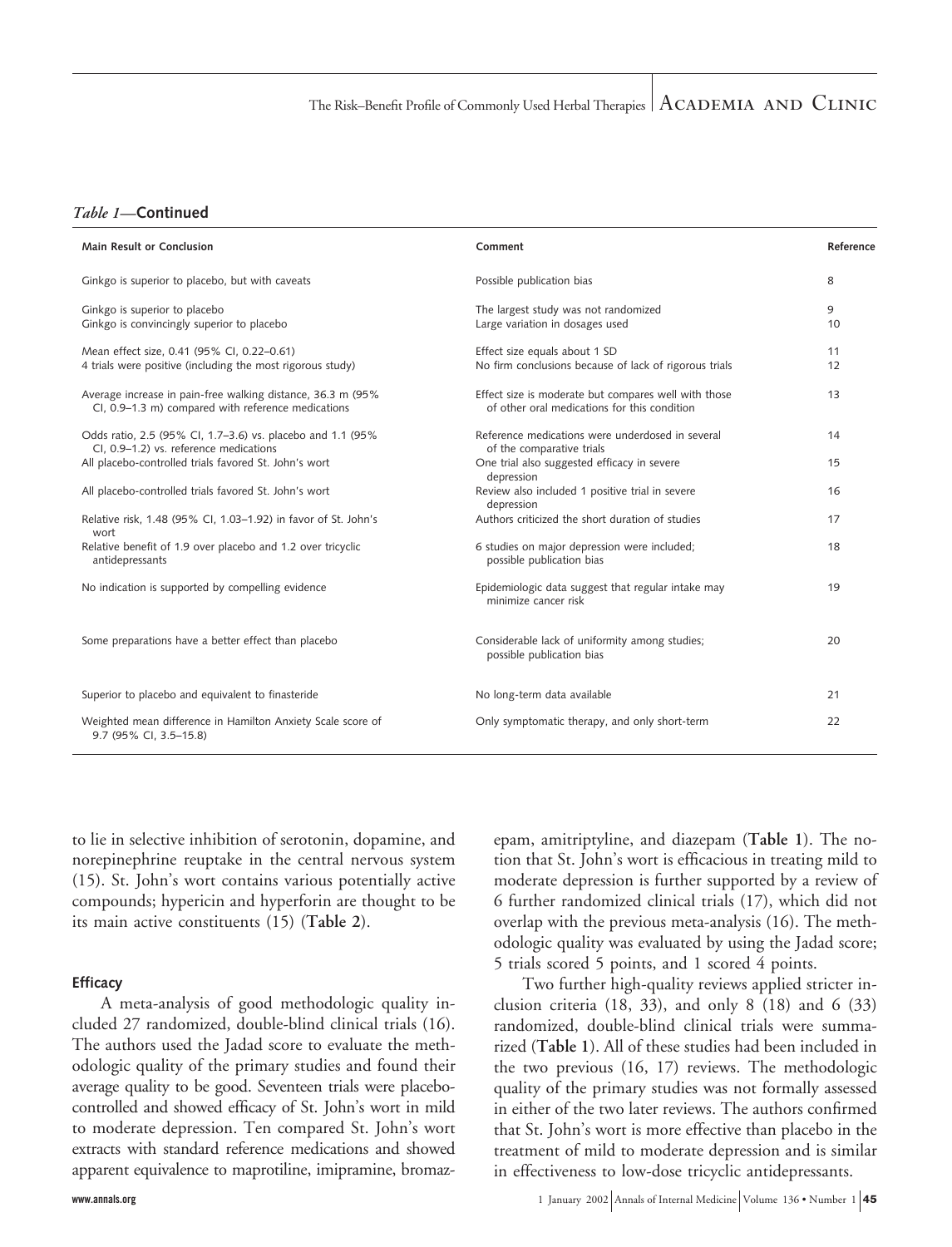The perhaps most critical meta-analysis (34) included 14 randomized clinical trials. All of these studies had been included in the two previous (16, 17) reviews. The authors did not formally assess trial quality. The results confirm that St. John's wort extracts were significantly more effective than placebo (relative benefit, 1.9 [CI, 1.2 to 2.8]) and equivalent to tricyclic antidepressants (relative benefit, 1.2 [CI, 1.0 to 1.4]). The authors found evidence of publication bias, which may have led to an overestimation of the effect.

A recent three-armed randomized clinical trial (35) that, in several respects, is the most rigorous trial on the subject to date was not included in the reviews discussed above. In this study, 263 patients with moderate depression received standardized St. John's wort extract, 1050 mg/d; imipramine, 100 mg/d; or placebo for 8 weeks. The results show that St. John's wort was more effective than placebo and equivalent to imipramine in reducing symptoms of depression, as verified by Hamilton Rating Scale for Depression scores.

In summary, St. John's wort appears to be efficacious in the treatment of mild to moderate depression.

# **Safety**

Taken as monotherapy, St. John's wort has an excellent safety profile (**Table 3**) that is clearly superior to that of conventional antidepressants (36). The only potentially serious adverse effects are photosensitization, which is extremely rare, and induction of manic symptoms in predisposed patients (37). However, problems may arise when patients take St. John's wort with other medications. St. John's wort induces a hepatic enzyme through activation of the cytochrome P450 system (38). In addition, it probably activates P-glycoprotein, which further increases the elimination of synthetic drugs (39). Through these mechanisms, St. John's wort can decrease the plasma level of a large range of prescribed drugs (such as anticoagulants, oral contraceptives, and antiviral agents), with possible clinically serious consequences (19, 40, 41). Finally, some evidence indicates that the combination of St. John's wort with selective serotonin reuptake inhibitors can lead to serotonin overload or the serotonin syndrome, particularly in elderly patients (38).

#### **Dosage**

About 900 mg of standardized extract (usually standardized to 0.3% hypericin content) has been used in most trials. The clinical effect often takes 2 to 3 weeks to appear. Nonstandardized extracts may be grossly underdosed, and their use should be discouraged. In some European countries, St. John's wort is registered for the treatment of mild to moderate depression; in the United States, it is marketed as a dietary supplement.

#### **GINSENG (<sup>P</sup>ANAX GINSENG)**

Complex terminology and lack of clear distinction between Siberian or Russian ginseng (*Eleutherococcus senticosus*) and Asian (Chinese or Korean) ginseng

| Table 2. Pharmacologic Profile of Top-Selling Herbal Medicinal Products |                                                            |                                                                                                                                                                                                           |  |  |
|-------------------------------------------------------------------------|------------------------------------------------------------|-----------------------------------------------------------------------------------------------------------------------------------------------------------------------------------------------------------|--|--|
| Latin Name                                                              | <b>Main Active Constituents</b>                            | Principal Pharmacologic Action                                                                                                                                                                            |  |  |
| Ginkgo biloba                                                           | Ginkgolides, bilobide, flavone<br>glycosides               | Multiple cardiovascular and other effects (such as antihypoxic,<br>antiplatelet, and free radical scavenging) that may work<br>together to protect tissue against ischemia                                |  |  |
| Hypericum perforatum L.                                                 | Hypericin, hyperforin, and possibly<br>others              | Antidepressant (most likely through serotonin uptake inhibition),<br>antiviral                                                                                                                            |  |  |
| Panax ginseng                                                           | Ginsenosides, panaxans                                     | Central nervous system stimulation (and suppression),<br>hypertensive, antifatigue, hypoglycemic, antioxidant,<br>anti-inflammatory, anticancer, platelet inhibition, immune<br>stimulant, antineoplastic |  |  |
| E. angustifolia*, E. pallida*,<br>E. purpurea*                          | Polysaccharides, glycoproteins,<br>alkamides, caffeic acid | Immune system stimulant, antifungal, anti-inflammatory                                                                                                                                                    |  |  |
| Serenoa repens, Sabal<br>serrulata+                                     | Fatty acids, sterols                                       | Inhibits testosterone metabolism; anti-inflammatory                                                                                                                                                       |  |  |
| Piper methysticum                                                       | Kavalactones                                               | Anxiolytic, muscle relaxant, mood enhancer, analgesic, sedative,<br>antibacterial, platelet inhibitor                                                                                                     |  |  |
|                                                                         |                                                            |                                                                                                                                                                                                           |  |  |

\* Different species.

† Terms are synonymous.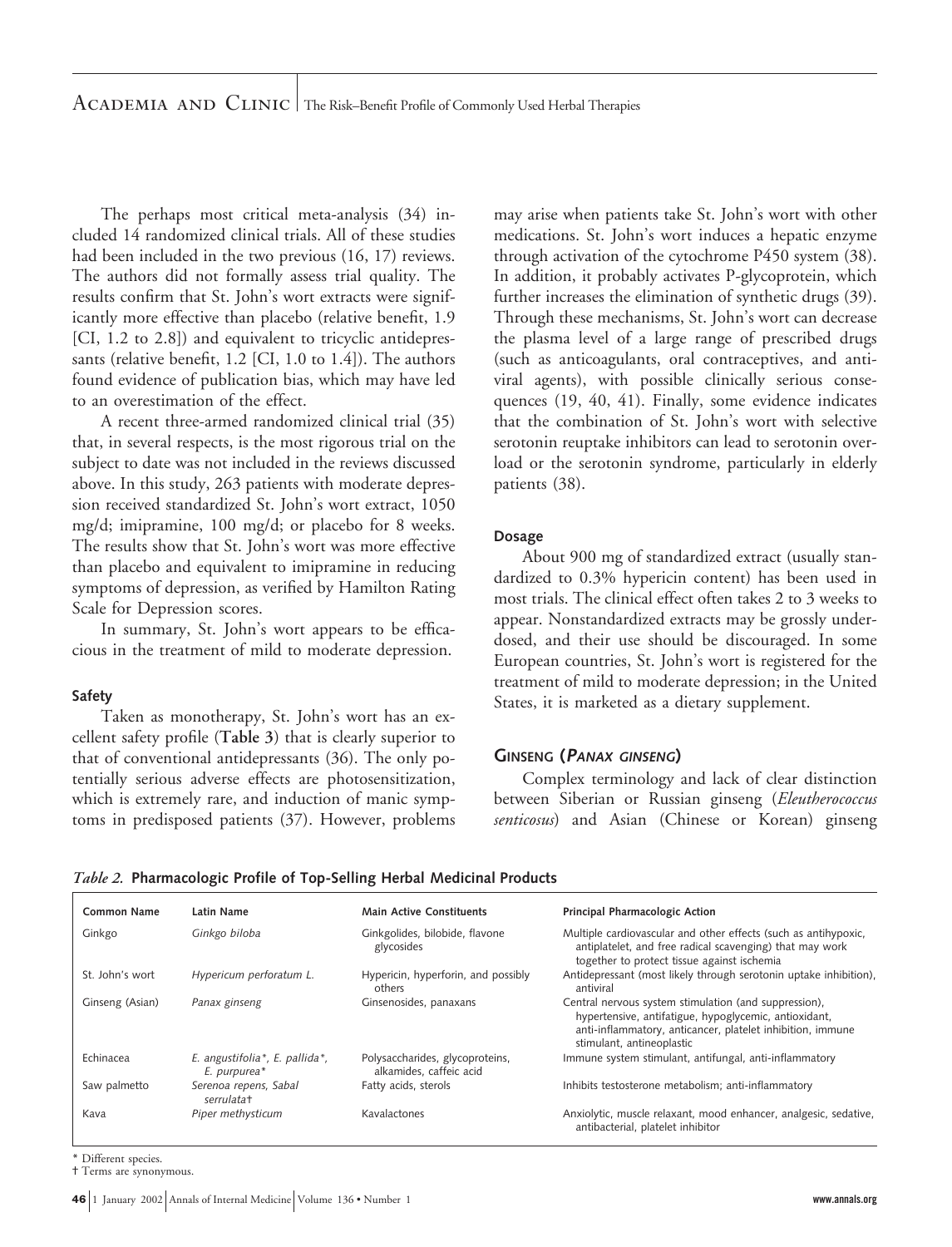*Table 3.* **Safety of Top-Selling Herbal Medicinal Products**

| <b>Common Name</b> | <b>Adverse Effects</b>                                                                                                                                                                                         | Interactions                                                                                                                                                                                                          | Contraindications*                                                                                                                                  | <b>Cautionst</b>                                                                                                                                               |
|--------------------|----------------------------------------------------------------------------------------------------------------------------------------------------------------------------------------------------------------|-----------------------------------------------------------------------------------------------------------------------------------------------------------------------------------------------------------------------|-----------------------------------------------------------------------------------------------------------------------------------------------------|----------------------------------------------------------------------------------------------------------------------------------------------------------------|
| Ginkgo             | Gastrointestinal symptoms,<br>headache, nausea, vomiting                                                                                                                                                       | May increase effects of antico-<br>agulants                                                                                                                                                                           | Concomitant anticoagulation,<br>bleeding disorders                                                                                                  | Warn patients to watch for<br>bleeding and report such<br>instances                                                                                            |
| St. John's wort    | Very few when taken alone;<br>nausea and allergic reac-<br>tions are the most frequent                                                                                                                         | Probably acts as a hepatic enzyme<br>inducer, thereby decreasing<br>plasma levels of prescribed<br>drugs<br>Serotonin syndrome may result<br>when herb is combined with<br>selective serotonin reuptake<br>inhibitors | Known photohypersensitivity                                                                                                                         | Do not give to children;<br>watch for interactions<br>with concomitant drug<br>therapies; do not com-<br>bine with prescription<br>drugs                       |
| Ginseng (Asian)    | Diarrhea, euphoria, headache,<br>hypertension, hypotension,<br>insomnia (relatively com-<br>mon), mastalgia, nausea,<br>vaginal bleeding                                                                       | May interact with monoamine<br>oxidase inhibitors, stimulants,<br>hypoglycemic agents, and war-<br>farin                                                                                                              | Cardiovascular disease, hyper-<br>tension, hypotension, dia-<br>betes mellitus                                                                      | "Ginseng abuse syndrome"<br>has been described with<br>prolonged use; do not<br>take for prolonged time<br>at high doses                                       |
| Echinacea          | Anaphylaxis (rare)                                                                                                                                                                                             | In theory, diminishes effects of<br>immunosuppressants                                                                                                                                                                | Systemic progressive illness<br>(such as HIV infection, col-<br>lagen disease, multiple scle-<br>rosis, tuberculosis, and au-<br>toimmune diseases) | Rebound of immune system<br>after discontinuation is<br>conceivable; do not take<br>for longer than 8 weeks;<br>adulteration of products<br>has been described |
| Saw palmetto       | Constipation, decreased libido,<br>diarrhea, headache, hyper-<br>tension, nausea, urine re-<br>tention                                                                                                         | May in theory interact with hor-<br>monal medication                                                                                                                                                                  | Women of childbearing age                                                                                                                           | May cause false-negative<br>result on prostate-specific<br>antigen test; exclude<br>prostate cancer before<br>starting herbal treatment                        |
| Kava               | Reversible yellowish discolor-<br>ing of skin, nails, and hair<br>(chronic abuse); visual dis-<br>turbances; dizziness; stupor;<br>gastrointestinal discomfort;<br>extrapyramidal effects<br>(rare); hepatitis | Potentiates effects of other anxio-<br>lytics and alcohol                                                                                                                                                             | Children $<$ age 12 y, renal<br>disease, thrombocytopenia,<br>neutropenia                                                                           | Avoid concomitant use with<br>psychotropic agents and<br>long-term use                                                                                         |

\* None of these herbal medicinal products should be used in pregnancy or lactation or by people who are allergic to them.

† With all of these herbal medicinal products, instruct patients to report perceived adverse events promptly; data are insufficient on use of herbal medicinal products in infants and children.

**Efficacy**

(*Panax ginseng*) have generated confusion. The genus *Panax* includes other species, such as American ginseng (*P. quinquefolius*) and Japanese ginseng (*P. japonicus*). Unless stated otherwise, "ginseng" as discussed in this article pertains to *P. ginseng*.

Ginseng has been used for its alleged sedative, hypnotic, demulcent, aphrodisiac, antidepressant, and diuretic activity. It is often recommended to improve stamina, concentration, vigilance, and well-being (31). The pharmacologic activities of *P. ginseng* range from stimulation of the central nervous system to modulation of the immune system and anabolic effects (15). *Panax ginseng* has also been shown to accelerate hepatic lipogenesis and increase glycogen storage (42), which could contribute to an antidiabetic effect. The pharmacologic properties of Siberian ginseng are less well studied but are claimed to be similar to those of *P. ginseng* (15) (**Table 2**).

A systematic review of adequate quality included 16 randomized, double-blind, placebo-controlled clinical trials of any type of ginseng extract for diverse indications (43) (**Table 1**). Most of the primary studies were of low methodologic quality as judged by the Jadad score, but 6 studies had scores of 4 points. Many trials used healthy volunteers rather than patient samples. Evidence from sound clinical trials did not support the use of ginseng to treat the above-mentioned indications. In addition, a nonsystematic review of animal and human studies of ginseng as an ergogenic aid to physical performance (44) concluded that compelling evidence on the efficacy of ginseng for this indication is lacking.

A recent epidemiologic study (45) of a ginsenggrowing region in Korea assessed the nutritional habits of 4634 inhabitants. During 5 years of follow-up, 137 cases of cancer were documented. Persons who regularly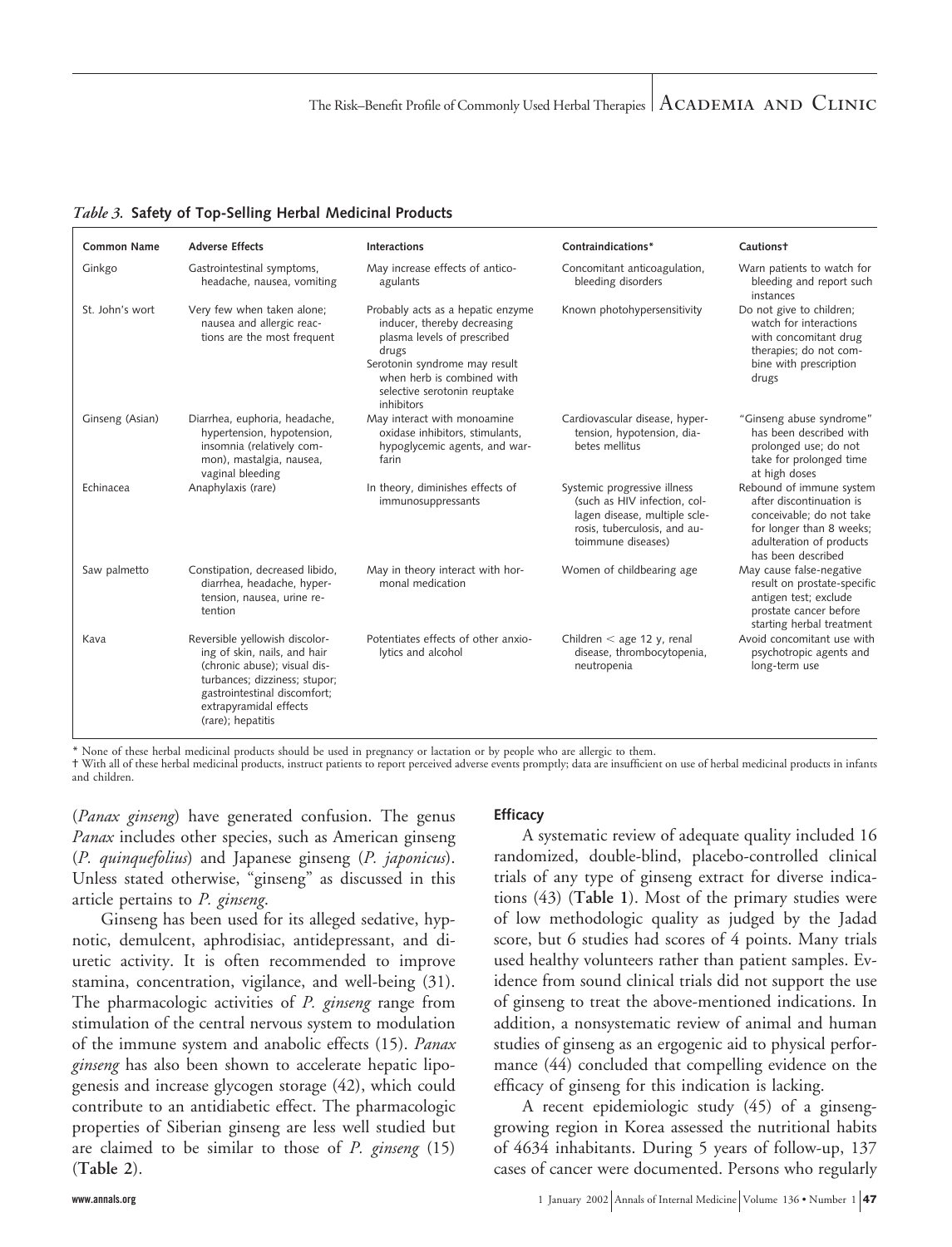consumed fresh Korean ginseng had a significantly reduced risk ratio for cancer of 0.31 (CI, 0.13 to 0.74). Moreover, a dose–response relation between risk for cancer and regular ginseng consumption was noted. Although this study cannot establish a causal relationship, its results seem to warrant further study.

Finally, a recent study showed that 3 g of American ginseng attenuated the postprandial glycemic response to a 25-g oral glucose challenge (46). The effect was seen in nondiabetic persons and in those with type 2 diabetes. The authors caution that American ginseng should be taken with a meal to prevent unintended hypoglycemia in nondiabetic persons.

# **Safety**

*Panax ginseng* has several relatively serious adverse effects (8, 9, 31, 43), ranging from insomnia, diarrhea, vaginal bleeding, and mastalgia to severe headache, schizophrenia, and the Stevens–Johnson syndrome (**Table 3**). The exact incidence of these adverse effects is unknown but seems to be low. A probable interaction between warfarin and *P. ginseng* has also been observed (47). In that case report, a 47-year-old man whose anticoagulation had been controlled with warfarin experienced a subtherapeutic international normalized ratio of 1.5 after he self-medicated with ginseng at the recommended dose. The quality of many commercial ginseng products (sold as dietary supplements in the United States) is unknown, and adverse reactions might therefore be caused by contaminants.

#### **Dosage**

Formal dose-finding studies of ginseng have not been done. Usually, 0.5 to 2 g of dry ginseng root, equivalent to 200 to 600 mg of extract, is used as daily short-term treatment. For continuous administration, the equivalent of 1 g of dry root should not be exceeded. Low-quality products may be contaminated or contain no active ingredient at all; their use should be discouraged, and consumers should be advised to obtain products from reputable sources (**Table 1**).

# **ECHINACEA (<sup>E</sup>CHINACEA SPECIES)**

Commercially available herbal medicines are produced from three species: *Echinacea angustifolia*, *E. pallida*, and *E. purpurea*. Different products use different parts of the plants, mostly roots. Thus, echinacea prod-

**48** 1 January 2002 Annals of Internal Medicine Volume 136 • Number 1 *www.annals.org* 

ucts vary considerably. Echinacea preparations contain many potentially active ingredients, such as polysaccharides, glycoproteins, alkamides, and flavonoids. No single active constituent has been found (20). Pharmacologic actions include stimulation of the immune system; local anesthesia; and anti-inflammatory, hormonal, antiviral, and free radical–scavenging activities (48) (**Table 2**).

Echinacea has traditionally been used topically and orally for diverse indications, including wound healing, abscesses, burns, eczema, and leg ulcers (9, 31). In vitro experiments suggest that a polysaccharide from *E. purpurea* increases the macrophage production of tumor necrosis factor- $\alpha$ , interleukin-1, and interleukin-B<sub>2</sub> (49). The best-researched indications are treatment and prevention of upper respiratory tract infections.

# **Efficacy**

A Cochrane review (50) summarized 16 randomized clinical trials of echinacea for upper respiratory tract infection (**Table 1**). The methodologic quality of the primary studies, assessed by using the Jadad score, was found to vary; some studies were of good quality. Five trials of common cold prevention that had a placebocontrol group tested five different echinacea preparations. Overall, the results were not conclusive. Three prevention trials with control groups that received no treatment suggested a beneficial effect. Of the 8 treatment trials (all placebo controlled), only 2 showed no significant effect in favor of the herbal medicinal products. The authors concluded that to date, evidence is insufficient to recommend a specific echinacea product. They also point out that publication bias may have distorted the results of their review. Thus, echinacea (particularly *E. purpurea*) may be efficacious, but the trial data are weak and inconclusive.

# **Safety**

Adverse effects of echinacea preparations seem rare and consist mainly of allergic reactions, which can be severe (6, 8, 9, 31). The Australian Adverse Drug Reactions Advisory Committee received 11 reports of adverse reactions associated with echinacea between July 1996 and September 1997, including hepatitis (3 cases), asthma (3 cases), rash (1 case), rash with myalgia and nausea (1 case), dizziness with swollen tongue (1 case), and anaphylaxis (1 case) (51). Systematic studies of adverse effects of echinacea have not been done but are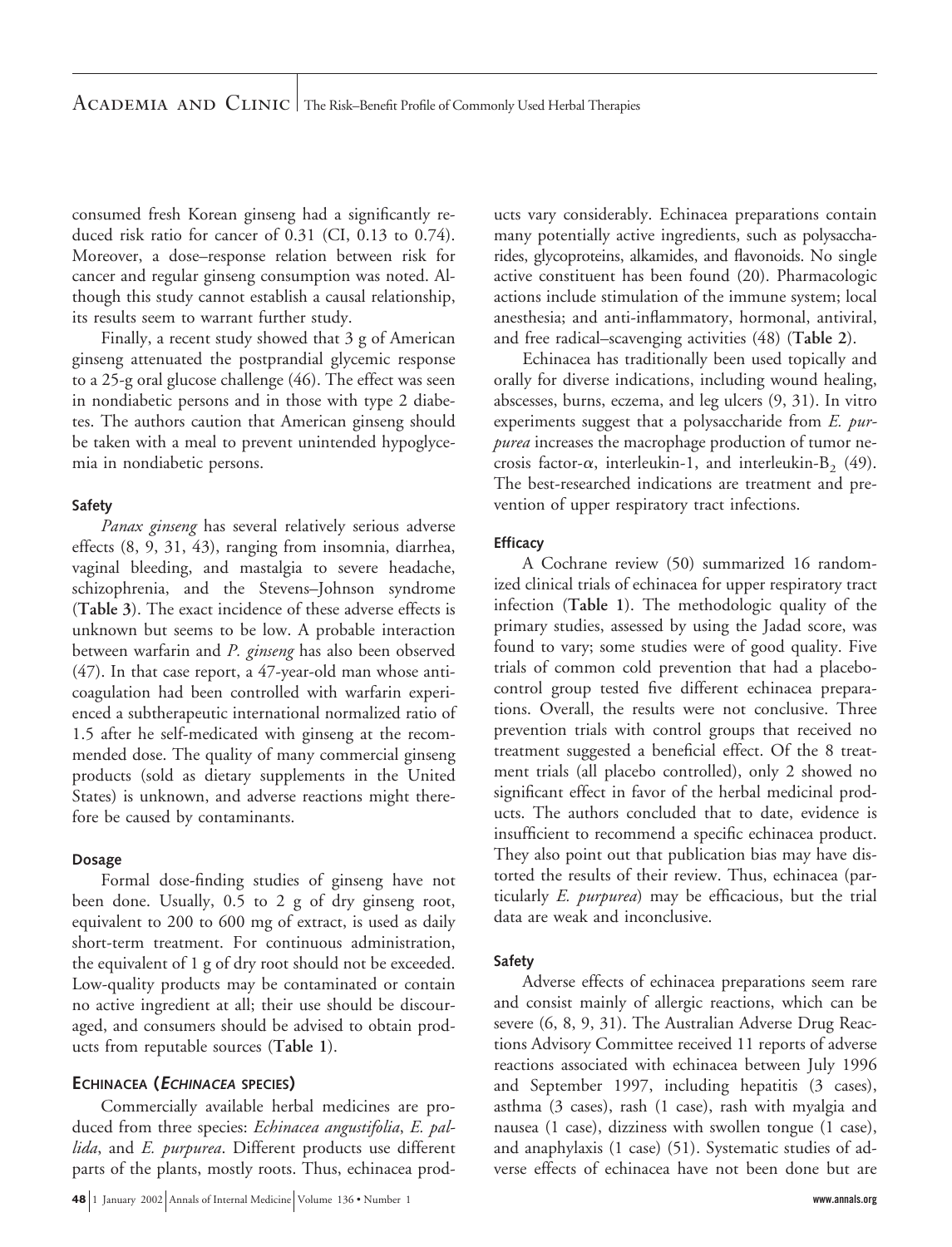needed, given the growing popularity of echinacea. A recent and probably underpowered study found no evidence of adverse pregnancy outcomes after echinacea consumption (21).

#### **Dosage**

Dose-finding studies are not available for echinacea. The usual recommended range is 900 to 1000 mg three times daily, equivalent to 6 to 9 mL of pressed juice or 0.75 to 1.5 mL of tincture daily. Some evidence indicates that preparations using juice of *Echinacea purpurea* are the best choice from the myriad commercial products on the market. The quality of the echinacea supplements on the U.S. market varies and is often unsatisfactory (52).

# **SAW PALMETTO (SERENOA REPENS)**

The ripe berries of the American dwarf palm (*Serenoa repens* or *Sabal serrulata*) have been traditionally used to treat genitourinary problems; to enhance sperm production, breast size, or libido; and as a mild diuretic (9, 31). Today, saw palmetto is almost exclusively used to treat benign prostatic hyperplasia. The mechanisms of action are not fully understood. Animal experiments have demonstrated antiandrogen activity, and in vitro studies have shown inhibition of  $5-\alpha$ -reductase, the enzyme that converts testosterone to its active metabolite dihydrotestosterone (15). Another relevant pharmacologic action may be inhibition of estrogen receptors in the prostate (53). Reductions in size of the prostate gland have not been uniformly observed clinically.

# **Efficacy**

A systematic review of good methodologic quality analyzed the data from 16 randomized, double-blind clinical trials involving 2939 patients with benign prostatic hyperplasia (54). The methodologic quality was estimated by using the scoring system of Schulz and was deemed to be good on average. Ten trials were placebo controlled and involved monopreparations, 3 used combinations of saw palmetto with other herbal medicinal products versus placebo, 2 compared saw palmetto with finasteride, and 1 compared it with another herbal medicinal product. The results show superiority of saw palmetto over placebo in terms of nocturia and peak urinary flow (**Table 1**) and suggest similar effectiveness compared with finasteride.

The existing trial evidence has been criticized; most

of the studies are from Europe, and some have been judged to be of limited value, for instance, because only short-term treatment phases were used (22). A 6-month randomized, controlled trial from the United States recently confirmed that saw palmetto is "a safe and highly desirable option for men with moderately symptomatic benign prostatic hyperplasia" (55).

Thus, good evidence indicates that saw palmetto extract is efficacious short-term (and, probably, mediumterm) therapy for symptoms of benign prostatic hyperplasia. In some European countries, saw palmetto is considered first-line therapy for this indication. However, data from large randomized clinical trials are not available.

# **Safety**

Adverse effects of saw palmetto are rare and usually mild (**Table 3**). In all randomized clinical trials in the above-mentioned meta-analysis (54), withdrawal rates (a rough indicator of patient acceptance) were 9.1% for saw palmetto, 11.2% for finasteride, and 7.0% for placebo. No herb–drug interactions have been described.

# **Dosage**

Dose-finding studies of saw palmetto are not available. The dose most often used in clinical trials is 320 mg of a liposterolic extract daily, equivalent to 20 g of crude berries. Treatment usually lasts 3 to 6 months, but no data from rigorous long-term studies are available.

# **KAVA (<sup>P</sup>IPER METHYSTICUM)**

Kava is made from the dried rhizome of the kava plant. It is traditionally used in the South Pacific as a recreational drink. Kava has been used experimentally to attenuate seizures and to treat psychotic states (31). Today, it is mostly used for its anxiolytic effects.

The active ingredient is a family of four pyrones (kavapyrones). Their main pharmacologic properties are a central muscle-relaxing action and an anticonvulsant action (15). The mechanism of the anxiolytic effect is still somewhat controversial; one theory is that kavapyrones enhance  $\gamma$ -aminobutyric acid–binding in the amygdala without acting as direct antagonists at  $\gamma$ -aminobutyric acid receptors (56). Kavapyrones also are powerful strychnine antagonists (15) (**Table 2**).

# **Efficacy**

A recent systematic review and meta-analysis of adequate quality (57) included seven randomized, doubleblind, placebo-controlled clinical trials (**Table 1**). The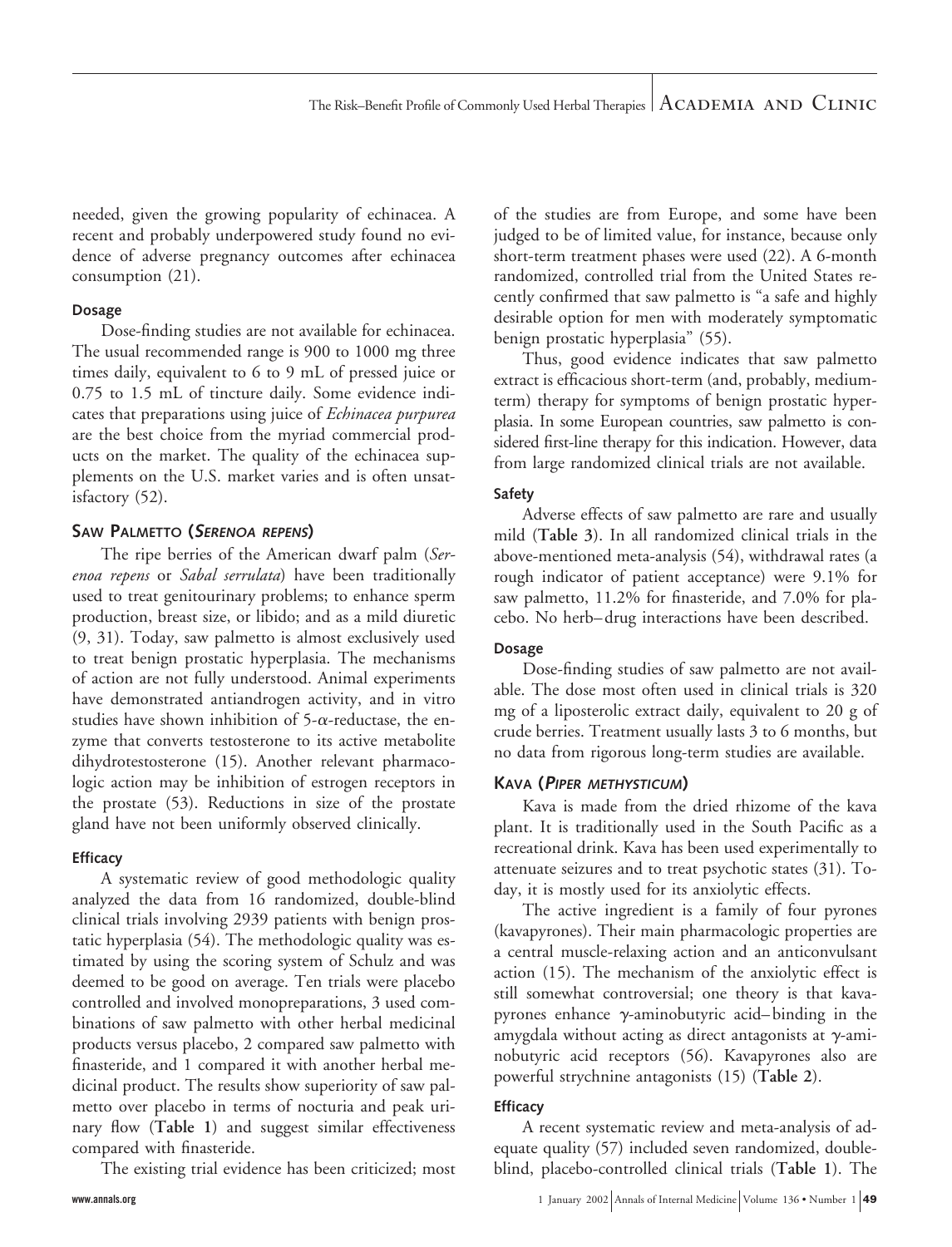methodologic quality of the primary studies was assessed by using the Jadad score and was found to be variable but good on average; four of the studies scored the maximum of 5 points. Only three of the trials could undergo meta-analysis. The results demonstrated a reduction in Hamilton Rating Scale for Anxiety score in favor of kava, with a weighted mean difference of 9.7 points (CI, 3.5 to 15.8). One trial, not included in the above analysis, compared kava with oxazepam (58). Its results suggested that both medications are similarly efficacious anxiolytics. Collectively, these data suggest that short-term administration of kava is effective in reducing anxiety.

#### **Safety**

In randomized clinical trials, the incidence of adverse effects of kava was similar in the experimental and placebo groups (57). Serious adverse effects (**Table 3**) have been reported but seem to be rare. Two postmarketing surveillance studies involving more than 6000 patients found adverse effects in 2.3% and 1.5% of patients taking 120 to 240 mg of standardized extract (59, 60). Several cases of toxic liver damage were recently associated with kava self-medication (61). When kava is taken concomitantly with other medication that acts on the central nervous system or with alcohol, the effects of kava may be potentiated, leading to a temporal state of impaired vigilance or reduced consciousness; one such case has been reported (62).

Long-term use of kava at high doses is associated with flaky, dry, and yellowish discoloring of the skin; ataxia; hair loss; partial loss of hearing; loss of appetite; and body weight reduction. The dermatologic signs of excessive kava use are known as *kava dermopathy* or *kavaism* (63); they are usually reversible on discontinuation of use (64). Kavaism has thus far been observed only in inhabitants of the South Pacific, who regularly ingest doses at least 100 times higher than those recommended for therapeutic use (15).

#### **Dosage**

In randomized clinical trials, doses of kava have ranged from 70 to 240 mg of dried root extract, but the therapeutic window seems to be wide. Dosages up to 330 mg/d have been tested without increasing adverse effect rates (15).

#### **COMMENT**

It is encouraging that the current best-selling herbal medicinal products have been examined in randomized clinical trials and systematic reviews of those trials. Some herbal medicines discussed here are associated with seemingly positive risk–benefit profiles: ginkgo (for dementia and intermittent claudication), St. John's wort (as monotherapy for mild to moderate depression), and saw palmetto (for benign prostatic hyperplasia). For ginseng, echinacea, and kava, the evidence is less conclusive.

The discussions in this article are mostly based on systematic reviews. Their quality, as estimated according to published guidelines (23), is generally good or adequate. However, systematic reviews have limitations, particularly in the area of herbal medicine. They are often limited by the quality and quantity of the primary studies. Of note, high-quality systematic reviews may include weak primary studies, and strong primary studies do not guarantee that the quality of a review will be adequate. Moreover, systematic reviews usually assume that herbal medicinal products are comparable (which they are often not), and they are prone to publication bias. These problems can be minimized but can rarely be fully eliminated. Nevertheless, systematic reviews are more likely to arrive at correct conclusions than is any other method, except perhaps megatrials, which have not yet been done in herbal medicine.

Generally speaking, trials of herbal medicinal products have been too few, too small, and too short. The lack of long-term studies is especially unfortunate. Benign prostatic hyperplasia, for instance, clearly requires long-term therapy, but trials of saw palmetto to date are mostly short term (4 to 48 weeks) (22, 54). Thus, the clinician is caught between encouraging results of randomized clinical trials and the relative lack of controlled long-term data. The latter information is needed to make responsible therapeutic decisions.

It is often claimed that the herbal industry cannot sustain the high costs of long-term studies. Because herbal medicinal products cannot usually be patented, the incentives for research investments are much lower than in the pharmaceutical sector. These arguments, however, do not necessarily rule out research investments from the herbal industry. The figures for retail sales show that, in principle, money is not lacking; the challenge is to direct some of it to research. The industry might con-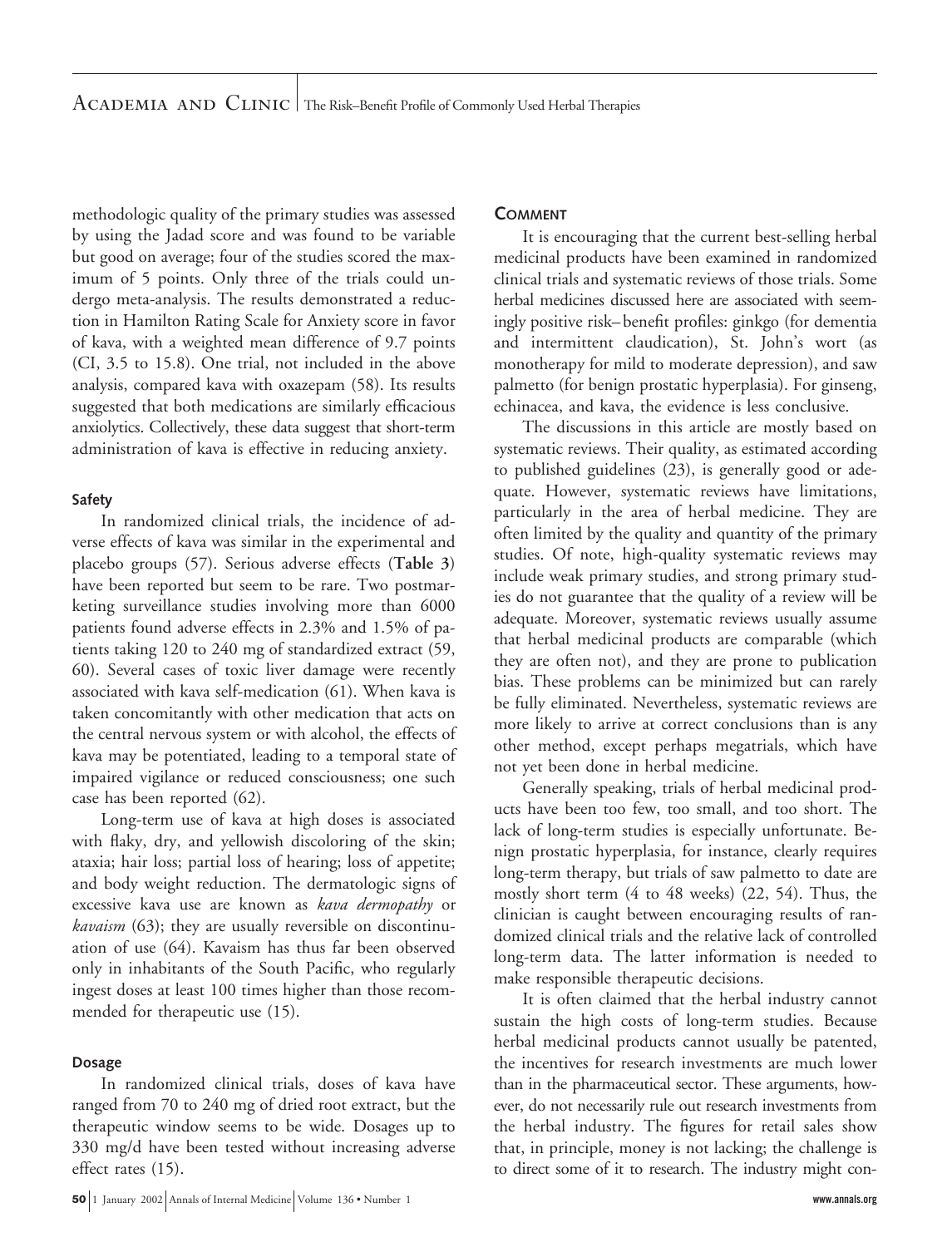#### *Table 4.* **Recent Publications on Herbal Medicine for a Professional Readership**

| Publication                                                                                                                          | <b>Strengths</b>                                                                                                                          | Weaknesses                                                                                                        |
|--------------------------------------------------------------------------------------------------------------------------------------|-------------------------------------------------------------------------------------------------------------------------------------------|-------------------------------------------------------------------------------------------------------------------|
| Blumenthal M, ed. The Complete German Commission<br>E Monographs. Austin, TX: American Botanical<br>Council; 1998.                   | Comprehensive; useful appendices                                                                                                          | Not clinically oriented; not referenced; uncrit-<br>ical; not up to date                                          |
| Blumenthal M, Goldberg A, Brinckmann J, eds. Herbal<br>Medicine. Austin, TX: American Botanical Council;<br>2000.                    | Comprehensive; some clinical detail; well refer-<br>enced                                                                                 | Based on Commission E monographs; in<br>parts uncritical                                                          |
| Boon H, Smith M. The Botanical Pharmacy: The Phar-<br>macology of 47 Common Herbs. Kingston, Ontario,<br>Canada: Quarry Pr; 1999.    | Most clinically oriented text available; detailed dis-<br>cussion; most important herbal remedies in-<br>cluded; comprehensive references | Even more clinical orientation would be de-<br>sirable; pocket format might be preferable                         |
| Brinker R. Herb Contraindications and Drug Interac-<br>tions. Sandy, OR: Eclectic Medical Publications; 1998.                        | Comprehensive; well referenced; good reference<br>text                                                                                    | Not entirely up to date; highly specialized                                                                       |
| Cupp MJ. Toxicology and Clinical Pharmacology of<br>Herbal Products. Totowa, NJ: Humana Pr; 2000.                                    | Thorough on toxicology and pharmacology; well<br>referenced                                                                               | Includes only 28 herbal medicinal products,<br>many of which are not in prevalent use;<br>not clinically oriented |
| Ernst E, ed. The Desktop Guide to Complementary and<br>Alternative Medicine: An Evidence-Based Approach.<br>Edinburgh: Mosby; 2001.  | Concise; clinically oriented; evidence-based; em-<br>phasis on safety; up to date; critical                                               | Not comprehensive; low on detail; only key<br>references included                                                 |
| Fetrow CW, Avila JR. Professional's Handbook of Com-<br>plementary and Alternative Medicines. Springhouse,<br>PA: Springhouse; 1999. | Comprehensive; critical; emphasis on pharmacol-<br>ogy; good as a quick reference; useful key ref-<br>erences                             | Not clinically oriented; not fully referenced                                                                     |
| Focus on Alternative and Complementary Therapies.<br>London: Pharmaceutical Pr; 2000. Available at<br>www.ex.ac.uk/FACT/             | Useful review journal; evidence-based approach;<br>up to date                                                                             | Not a reference text; deals with topics other<br>than herbal medicine                                             |
| Mazza G, Oomah BD. Herbs, Botanicals and Teas. Lan-<br>caster, UK: Technomic Publishing; 2000.                                       | Thorough reviews; detailed pharmacology                                                                                                   | Inconsistent chapters; not clinically oriented;<br>not comprehensive                                              |
| Newall CA, Anderson LA, Phillipson JD. Herbal Medi-<br>cines. London: Pharmaceutical Pr; 1996.                                       | Most important herbal remedies included; empha-<br>sis on pharmacology; good as a quick reference<br>text; useful key references          | Not clinically oriented; not comprehensive;<br>not up to date                                                     |
| PDR for Herbal Medicines. Montvale, NJ: Medical Eco-<br>nomics; 1998.                                                                | Comprehensive emphasis on pharmacology                                                                                                    | Not clinically oriented; based on Commission<br>E monographs; not up to date                                      |
| WHO Monographs on Selected Medicinal Plants. vol.<br>1. Geneva: World Health Organization; 1999.                                     | Detailed; emphasis on pharmacology; critical;<br>comprehensive references                                                                 | Not clinically oriented; not comprehensive;<br>most popular herbal remedies not included<br>in first volume       |

sider a system to create an association of reputable producers that sets aside a small percentage of each member's profits for the most urgent research projects (65). In the long run, the lack of reliable research data harms the herbal industry as well as the consumer.

The present lack of quality control and standardization of herbal medicinal products is of concern to many experts (66). Whenever such products are independently analyzed, the results show that an alarming proportion is contaminated (for example, by pesticides, herbicides, or heavy metals) or underdosed, or both (52). This situation is obviously unacceptable. It puts the consumer at risk and ultimately operates against the interests of the industry. Regulation of the herbal industry should address these problems by setting quality standards and subsequently branding them as noncompliant manufacturers. Meanwhile, consumers and health care professionals are at a loss when trying to decide which brands of herbal medicines to buy or recommend. One reasonable option is to use brands and extracts that have been tested in clinical trials (66) (**Table 1**).

Herbal medicine is plagued by several further problems. Many vocal and influential individuals insist that clinical research is not a priority. In their view, traditional knowledge and the "test of time" are adequate proof (67, 68). Yet the "test of time" is a notoriously poor guide for establishing the efficacy or safety of traditional therapies (69). The area of herbal medicine, it seems, has been hindered by a tradition of regarding clinical trials as being of secondary importance. However, such investigations, together with adequate postmarketing surveillance studies, are the best (and perhaps the only) way to answer the question of whether herbal medicinal products cause more good than harm.

Attitudes of the general public may be another problem. The present popularity of herbal medicinal products is largely due to the fact that the public perceives them as devoid of adverse effects (70). The media often help to perpetuate this myth (71). All herbal medicinal products are associated with finite risks; those covered in this review are probably safer than many others (6, 72). One issue that will gain relevance as research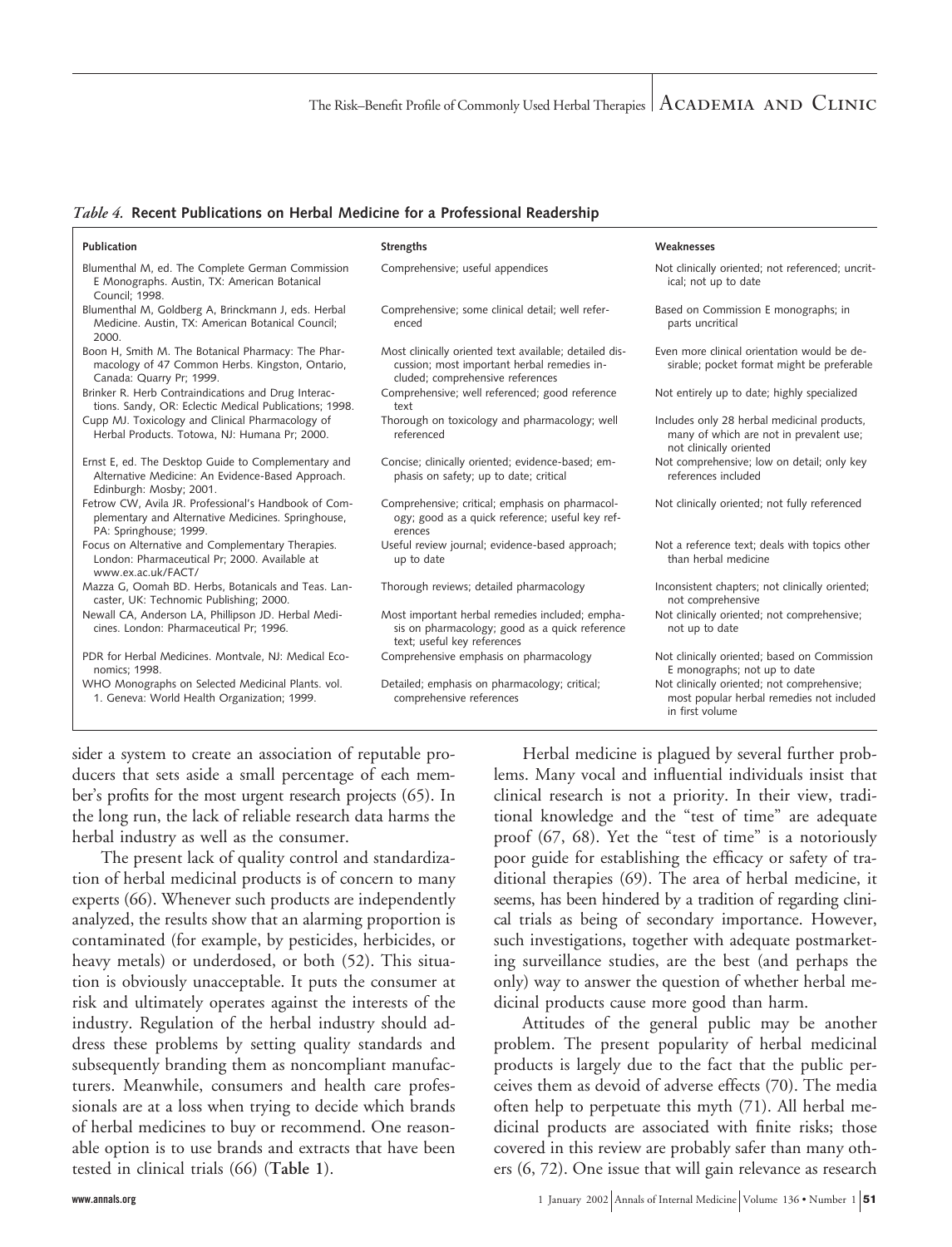progresses is the interactions between herbal medicines and prescription drugs (8, 9, 14, 19, 31, 32, 38–41, 72). The potential for such interactions is considerable (14), not least because all herbal medicines contain myriad ingredients (**Table 2**). It is possible, even likely, that at present we fail to recognize herb–drug interactions simply because we have no knowledge of them.

How should physicians inform themselves about herbal medicinal products? Books on the topic, written mostly for lay people, abound. According to our preliminary evaluation (73, 74), these books represent more of a risk to the health of the reader than a helpful source of knowledge. Fortunately, several recommendable publications for the professional readership have recently emerged (**Table 4**). Dissemination of objective rather than promotional information, stimulation of rigorous research, and provision of adequate funds (75, 76) are clearly the way ahead and should be in the interest of all parties concerned. Rigorous and systematic evaluation of all herbal medicinal products is urgently needed.

**Requests for Single Reprints:** Edzard Ernst, MD, PhD, FRCP(Edin), Department of Complementary Medicine, School of Sport and Health Sciences, University of Exeter, 25 Victoria Park Road, Exeter, Devon EX2 4NT, United Kingdom; e-mail, E.Ernst@exeter.ac.uk.

#### **References**

1. **Eisenberg DM, Davis RB, Ettner SL, Appel S, Wilkey S, Van Rompay M, et al.** Trends in alternative medicine use in the United States, 1990-1997: results of a follow-up national survey. JAMA. 1998;280:1569-75. [PMID: 9820257]

2. **Ernst E, White A.** The BBC survey of complementary medicine use in the UK. Complement Ther Med. 2000;8:32-6. [PMID: 10812758]

3. **Blumenthal M.** Herbal market levels after five years of boom. HerbalGram. 1999;47:64-5.

4. **Stevinson C, Pittler MH, Ernst E.** Garlic for treating hypercholesterolemia. A meta-analysis of randomized clinical trials. Ann Intern Med. 2000;133:420-9. [PMID: 10975959]

5. **Ackermann RT, Mulrow CD, Ramirez G, Gardner CD, Morbidoni L, Lawrence VA.** Garlic shows promise for improving some cardiovascular risk factors. Arch Intern Med. 2001;161:813-24. [PMID: 11268223]

6. **Ernst E.** Harmless herbs? A review of the recent literature. Am J Med. 1998; 104:170-8. [PMID: 9528737]

7. **Eisenberg DM.** Advising patients who seek alternative medical therapies. Ann Intern Med. 1997;127:61-9. [PMID: 9214254]

8. **Cupp MJ, ed.** Toxicology and Clinical Pharmacology of Herbal Products. Totowa, NJ: Humana Pr; 2000.

9. **Boon HS, Smith M.** The Botanical Pharmacy: The Pharmacology of 47 Common Herbs. Kingston, Ontario, Canada: Quarry Pr; 1999.

10. **Kleijnen J, Knipschild P.** *Ginkgo biloba* for cerebral insufficiency. Br J Clin Pharmacol. 1992;34:352-8. [PMID: 1457269]

11. **Hopfenmüller W.** [Evidence for a therapeutic effect of *Ginkgo biloba* special extract. Meta-analysis of 11 clinical studies in patients with cerebrovascular insufficiency in old age]. Arzneimittelforschung. 1994;44:1005-13. [PMID: 7986236] 12. **Oken BS, Storzbach DM, Kaye JA.** The efficacy of *Ginkgo biloba* on cognitive function in Alzheimer disease. Arch Neurol. 1998;55:1409-15. [PMID: 9823823]

13. Költringer P, Eber O, Lind P. Mikrozirkulation und Viskoelastizität des Vollblutes unter Ginkgo-biloba-extrakt. Perfusion. 1989;1:28-30.

14. **Ernst E.** Interactions between synthetic and herbal medicinal products. Part 2: a systematic review of the indirect evidence. Perfusion. 2000;13:60-70.

15. Schulz V, Hänsel R. Rationale Phytotherapie. Berlin: Springer; 1999.

16. **Linde K, Mulrow CD.** St John's wort for depression. Cochrane Database Syst Rev. 2000;CD000448. [PMID: 10796719]

17. **Stevinson C, Ernst E.** Hypericum for depression. An update of the clinical evidence. Eur Neuropsychopharmacol. 1999;9:501-5. [PMID: 10625118]

18. **Gaster B, Holroyd J.** St John's wort for depression: a systematic review. Arch Intern Med. 2000;160:152-6. [PMID: 10647752]

19. Ruschitzka F, Meier PJ, Turina M, Lüscher TF, Noll G. Acute heart transplant rejection due to Saint John's wort [Letter]. Lancet. 2000;355:548-9. [PMID: 10683008]

20. **Hobbs C.** The chemistry and pharmacology of *Echinacea* species. Herbal-Gram 1994;30:1-7.

21. **Gallo M, Sarkar M, Au W, Pietrzak K, Comas B, Smith M, et al.** Pregnancy outcome following gestational exposure to echinacea: a prospective controlled study. Arch Intern Med. 2000;160:3141-3. [PMID: 11074744]

22. **Lowe FC, Fagelman E.** Phytotherapy in the treatment of benign prostatic hyperplasia: an update. Urology. 1999;53:671-8. [PMID: 10197839]

23. **Moher D, Cook DJ, Eastwood S, Olkin I, Rennie D, Stroup DF.** Improving the quality of reports of meta-analyses of randomised controlled trials: the QUOROM statement. Quality of Reporting of Meta-analyses. Lancet. 1999; 354:1896-900. [PMID: 10584742]

24. **DeFeudis FV.** *Ginkgo biloba* Extract: Pharmacological Activities and Clinical Applications. Amsterdam: Elsevier; 1991.

25. **Ernst E, Pittler MH.** *Ginkgo biloba* for dementia: a systematic review of double-blind placebo-controlled trials. Clin Drug Investigation. 1999;17:301-8. 26. **Ernst E, Stevinson C.** *Ginkgo biloba* for tinnitus: a review. Clin Otolaryngol. 1999;24:164-7. [PMID: 10384838]

27. **Pittler MH, Ernst E.** *Ginkgo biloba* extract for the treatment of intermittent claudication: a meta-analysis of randomized trials. Am J Med. 2000;108:276-81. [PMID: 11014719]

28. **Letzel H, Schoop W.** [*Gingko biloba* extract EGb 761 and pentoxifylline in intermittent claudication. Secondary analysis of the clinical effectiveness]. Vasa. 1992;21:403-10. [PMID: 1485476]

29. Böhmer D, Kalinski S, Michaelis P, Szögy A. Behandlung der PAVK mit Ginkgo-biloba-extrakt (GBE) oder Pentoxifylline. Herz Kreislauf. 1988;20:5-8.

30. **Leng GC, Fowler B, Ernst E.** Exercise for intermittent claudication. Cochrane Database Syst Rev. 2000;CD000990. [PMID: 10796572]

31. **Fetrow CW, Avila JR.** Professional's Handbook of Complementary and Alternative Medicines. Springhouse, PA: Springhouse; 1999.

32. **Ernst E.** Possible interactions between synthetic and herbal medicinal products. Part 1: a systematic review of the indirect evidence. Perfusion. 2000;13:4-6, 8-15.

33. **Kim HL, Streltzer J, Goebert D.** St. John's wort for depression: a metaanalysis of well-defined clinical trials. J Nerv Ment Dis. 1999;187:532-8. [PMID: 10496508]

34. Williams JW Jr, Mulrow CD, Chiquette E, Noël PH, Aguilar C, Cornell J. A systematic review of newer pharmacotherapies for depression in adults: evidence report summary. Ann Intern Med. 2000;132:743-56. [PMID: 10787370]

35. **Philipp M, Kohnen R, Hiller KO.** Hypericum extract versus imipramine or placebo in patients with moderate depression: randomised multicentre study of treatment for eight weeks. BMJ. 1999;319:1534-8. [PMID: 10591711]